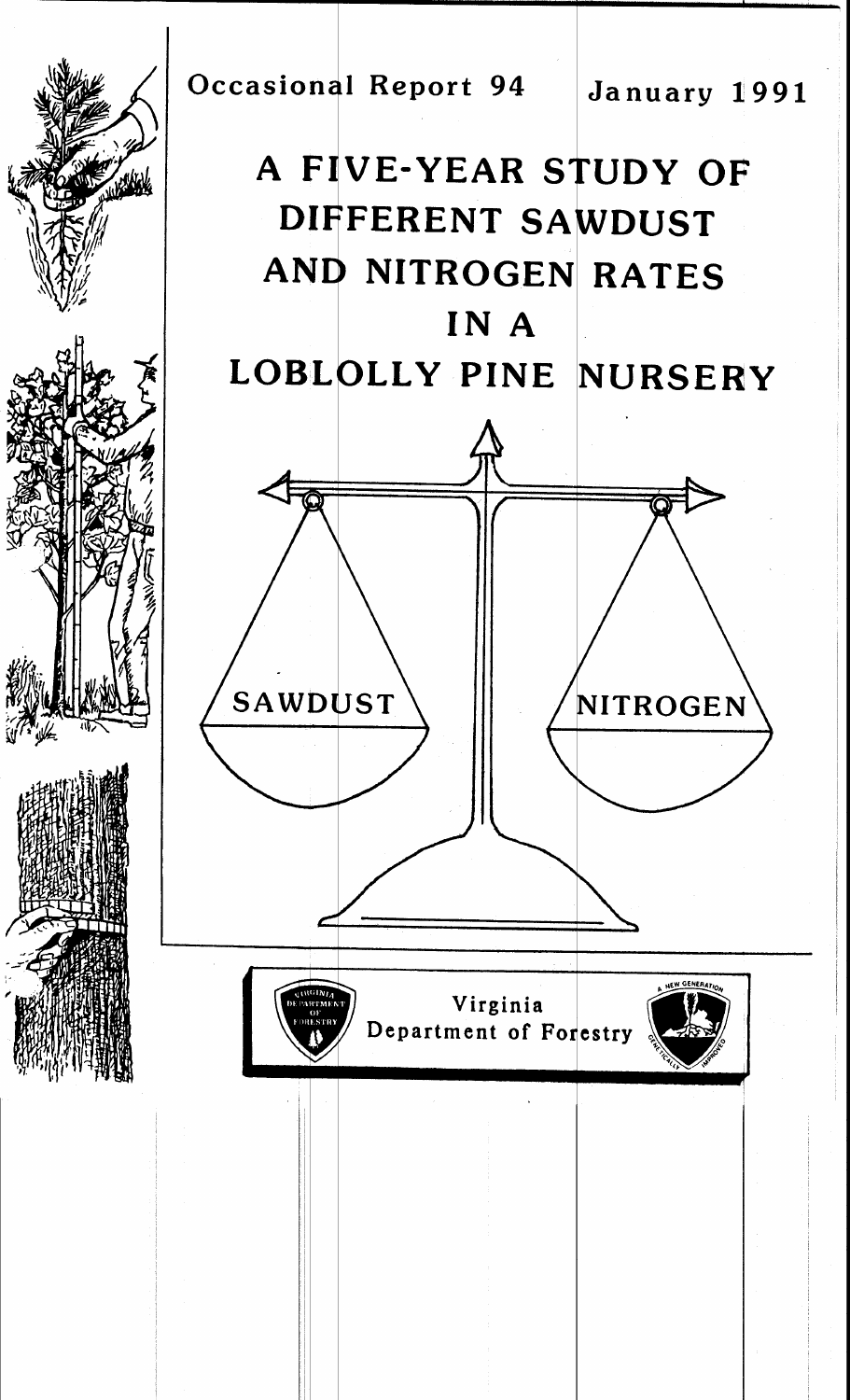# $\begin{array}{c} \begin{array}{c} \n\end{array} \n\end{array}$ A FIVE-YEAR STUDY OF DIFFERENT SAWDUST AND NI IN A **LOBLOLLY** PINE NURSERY

By: Thomas **A.** Dierauf

#### **ABSTRACT**

Three sawdust rates,  $1/2$ , 1, and 1  $1/2$  inches, tilled in just Infee sawdust rates, 1/2, 1, and 1 1/2 inches, tilled in just<br>before seeding; and two nitrogen rates, operational and twice operational, were tested over a 5-year period. Top-clipping versus no clipping were added as treatments after the second year, and the fifth year also included a 1.5 nitrogen rate. s, 1/2, 1, and 1 1/2 inches, tilled<br>wo nitrogen rates, operational as<br>d over a 5-year period. Top-clippin<br>as treatments after the second year<br>d a 1.5 nitrogen rate.<br>st rates tended to reduce growth

The heavier sawdust rates tended to reduce growth in the seedbeds slightly, unless supplemented with extra nitrogen. The heavier nitrogen rates tended to increase diameter growth but reduce The heavier sawdust rates tended to reduce<br>seedbeds slightly, unless supplemented with extra<br>heavier nitrogen rates tended to increase diameter gr<br>height growth, especially with the lighter sawdust ra<br>In the field, after 3

In the field, after 3 seasons, there were no consistent effects of either sawdust or nitrogen rates on survival or height, except in the fourth year when the heavy nitrogen rate greatly reduced survival of seedlings stored over winter. Averaging all 5 years, there was a very slight tendency for heavy sawdust rates to reduce third year heights and heavy nitrogen rates to increase them. Top-clipping consistently improved survival and had no effect on third year height. msistent exception.<br>
ing all 5 rates to<br>
increase<br>
ad no effective materials and the material

### INTRODUCTION

The Virginia Department of Forestry grows continuous crops of loblolly pine seedlings at its two Coastal Plain nurseries. To maintain soil organic matter, sawdust is incorporated into the seedbed just prior to seeding. Additional nitrogen, beyond the needs of the seedling crop, must be applied to satisfy the needs of the soil organisms that decompose the sawdust. In 1981, a series of five annual studies was initiated at our New Kent nursery to observe the effect of different rates of sawdust and nitrogen on seedling morphology and field performance. The soils at New Kent average better than 90 percent sand.

#### PROCEDURE

The five studies were similar, consisting of six to nine different combinations of sawdust and nitrogen rates. All five studies employed the same three rates of sawdust. The  $\frac{1}{2}$  inch rate was an operational application of approximately  $\frac{1}{2}$  inch of sawdust spread with a manure spreader. The 1 inch and  $1\frac{1}{2}$  inch rates consisted of the same operational application, plus an additional  $\frac{1}{2}$  or 1 inch, respectively, carefully measured by hand. All of the sawdust applied was thoroughly rotavated into the plots just prior to seeding.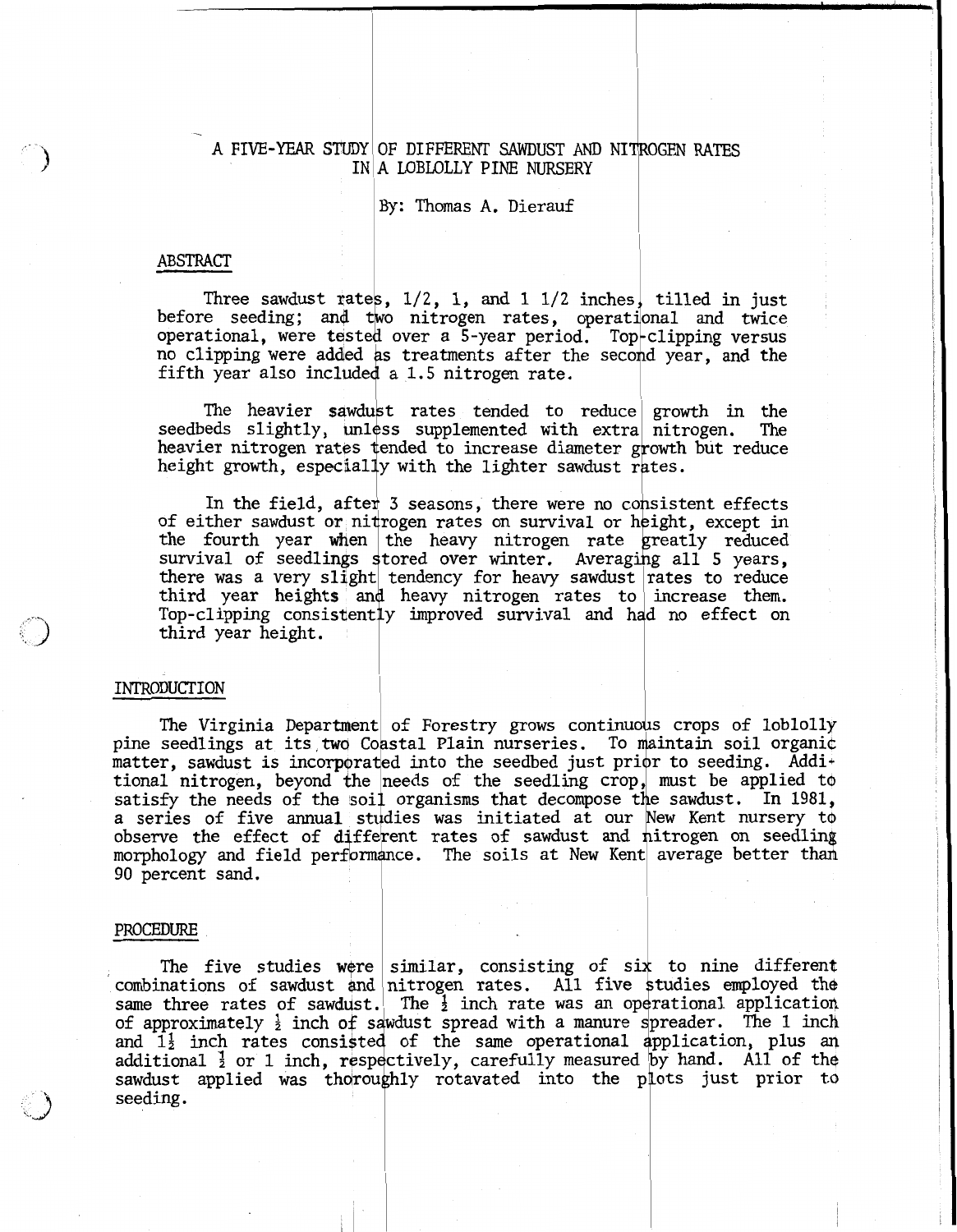There were two nitrogen rates common to all five studies, and a third was included in the last study. The basic two nitrogen rates were that year's operational rate for the nursery as a whole (1N) and twice this rate (2N). In the 1985 study, we added a  $1\frac{1}{2}N$  rate as well. The actual 1N quantities of elemental nitrogen for each of the studies is given in Table 1.

Table 1. Total operational application of elemental nitrogen (1N) by year.

| Year | Pounds of N |
|------|-------------|
| 1981 | 270         |
| 1982 | 270         |
| 1983 | 300         |
| 1984 | 250         |
| 1985 | 270         |
|      |             |

All other cultural treatments were the same as applied to the nursery as a whole. All plots were to p-clipped two times in 1981 and 1982, and three times in 1983, 1984, and 1985. However, beginning in 1983, the center half of each treatment plot was left unclipped, so that we could observe the effect of the different sawdust and n'trogen rates on unclipped, as well as clipped, seedlings. We did this because the 2N rate reduced height growth in the 1981 and 1982 studies (except for the heavy sawdust rate in 1982), and the top clipping obscured the magnitude of this reduction by clipping more heavily in the IN plots.

Treatments were replicated in from four to nine different seedbeds, widely distributed over the nursery. Individual treatment plots were 10 feet long, making each replication 60-90 feet long. Before applying the additional .sawdust, we first shaped the bed. Then we laid strips of wood, 10 feet long and either 1/2 or 1 inch thick, along the outside edge of the bed and spread sawdust between them. Then we worked a straight board back and fourth across these guide strips, much as in leveling concrete, to obtain a smooth layer of sawdust of the desired thickness. This was then rotavated into the soil and the beds were reshaped prior to seeding. We relocated the plots again after seeding from pins set along the irrigation lines on both sides of the section. By sighting across these guide pins we could precisely locate the ends of each plot.

For the 1983, 1984, and 1985 studies, in which we left a portion of each plot unclipped, the clipping was done by hand. Shears were run along a guide board of the proper width to give the desired clipping height.

Samples containing 2 square feet, 6 inches wide across the seedbed, were lifted in December. As each 6 inch wide sample was lifted, the seedlings from each of the 8 drill rows were tied separately with twistems. Later, each sample was counted into  $4$  lots, drill row by drill row. One of the 4 lots was used to randomly select seedlings for planting in the field and the other 3 were saved to measure root collar diameter and top length. Table 2 summarizes the number of samples lifted each year.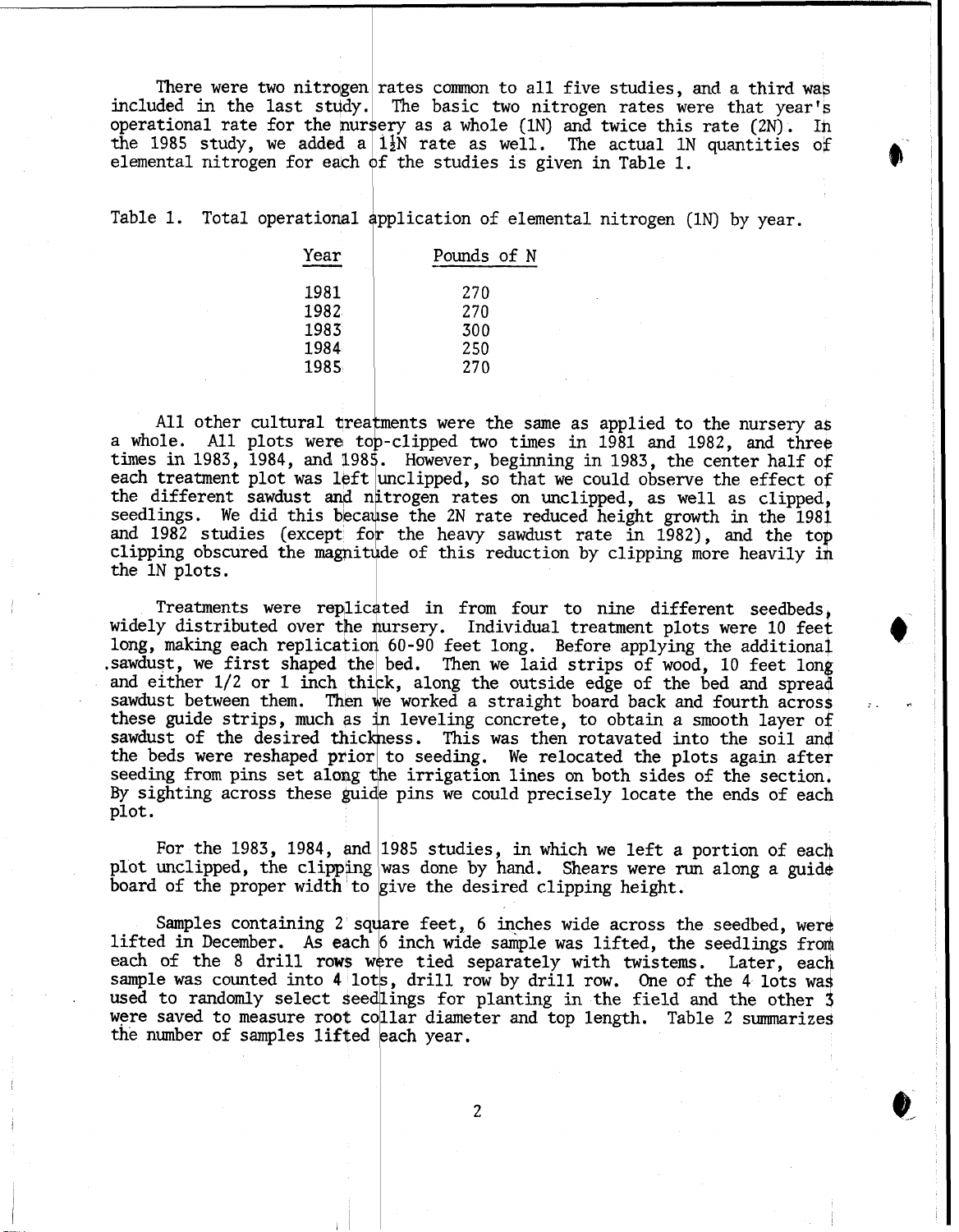|      |                 |                               | Table 2. Numbers of seedbed replications, samples per plot, samples per<br>treatment, and total number of samples by year. |                            |
|------|-----------------|-------------------------------|----------------------------------------------------------------------------------------------------------------------------|----------------------------|
| Year | Seedbed<br>Reps | Number of Samples<br>Per Plot | Number of Samples<br>Per Treatment                                                                                         | Total Number<br>of Samples |
| 1981 | 9               |                               | 9                                                                                                                          | 54                         |
| 1982 | 6               |                               | 12                                                                                                                         | 72                         |
| 1983 |                 | $4*$                          | 10                                                                                                                         | 120                        |
| 1984 | 4               | $4*$                          | 8                                                                                                                          | 96                         |
| 1985 |                 | $4*$                          | 8                                                                                                                          | 144                        |

\* In 1983, 1984, and 1985, half of each treatment plot was top-clipped and half was not. Two samples were lifted from each half.

#### SEEDBED RESULTS

The 1N rate was not adequate for the heaviest sawdust rates, and the  $1N-1\frac{1}{2}$  inch plots were always somewhat chlorotic, and in some years and some seedbed replications, seedling growth, both height and diameter, was noticeably reduced. On the other hand, seedling heights were also reduced by the 2N rate, in all 5 years for the operational  $\frac{1}{2}$  inch sawdust rate. Even though height was reduced by the heavy nitrogen rate, diameter growth was usually increased. The effect of the different sawdust and nitrogen rates on average root collar diameter and top length is summarized in Table 3 and Figures 1-10.

#### FIELD SURVIVAL AND **HEIGHT**

From the many samples lifted to sample root collar diameter and top length, we selected representative samples for planting in the field. Some seedlings were planted in December, soon after lifting, and other seedlings were placed in cold storage for 2 to 3 months and then planted. A 20 seedling row of each treatment was planted in each randomized block, 3 blocks in each year except 1982, when we installed 4 blocks. Seedlings were measured at ages 1, 2, and 3.

None of the sawdust and nitrogen treatments had a consistent effect on field performance, either survival or height growth (Table 4 and Figures 11-20). The 2N rate in 1984 greatly reduced survival of seedlings stored three months, especially unclipped seedlings. Averaging all sawdust and nitrogen treatments for each 1982, 1983, and 1985 (Table  $4$ ). This is not unexpected in Virginia, where severe winter weather can be more harmful than over-winter storage, for seedlings lifted in December and either planted immediately or stored for 2 or 3 months before planting.

There was a very slight tendency for the 2N rate to increase growth in the field and the heavier sawdust rates to reduce growth. This can be seen in Table 5, where the 5 studies are summarized for seedlings that were top clipped.

 $\overline{3}$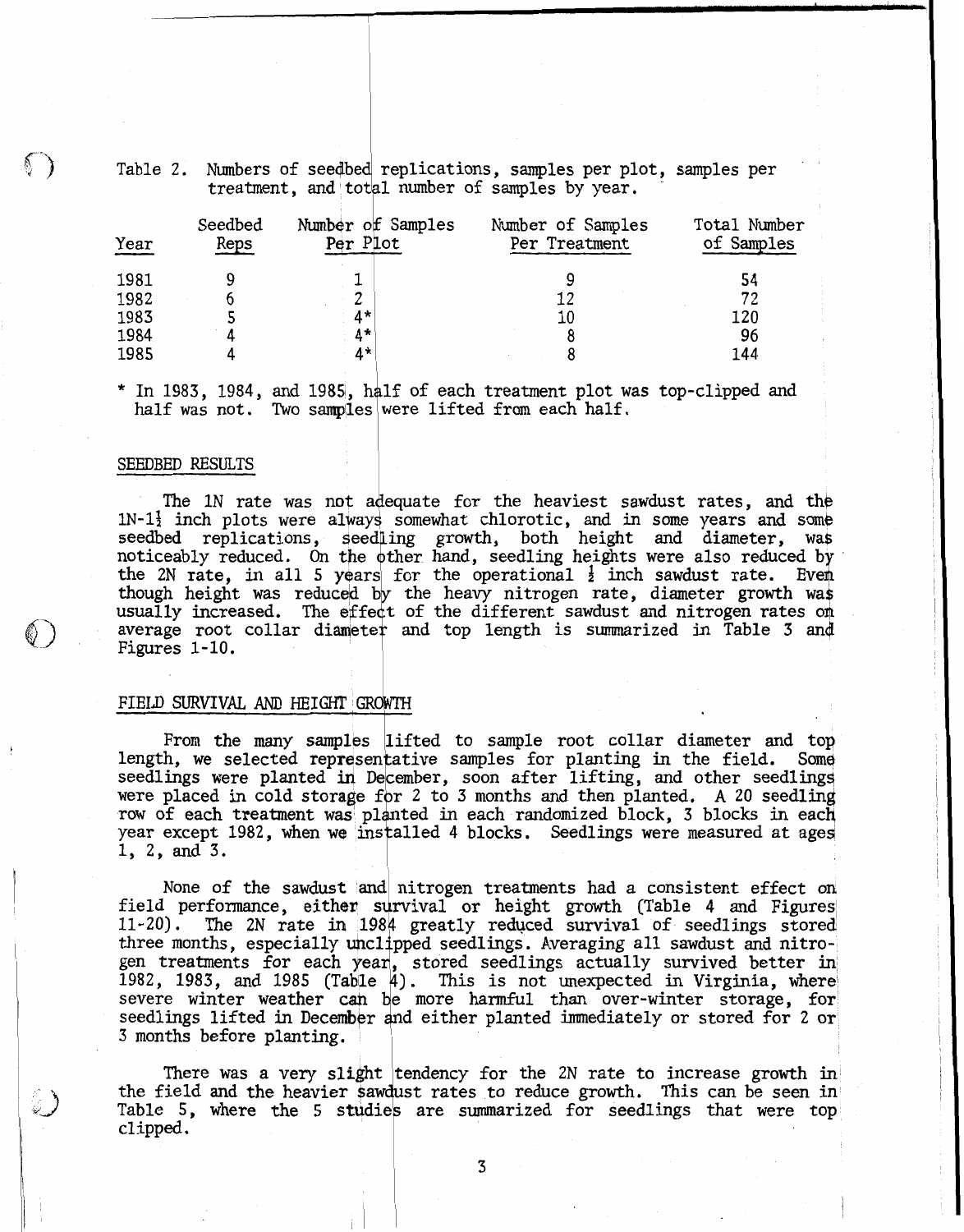|                                                  |           |              | 1981       |                                  |               | 1982                                        |                         |
|--------------------------------------------------|-----------|--------------|------------|----------------------------------|---------------|---------------------------------------------|-------------------------|
| Treatment<br>$1/2$ inch - 1N                     |           | Dia.<br>4.70 | Ht.<br>8.1 | $\overline{\text{No}}$ .<br>31.3 | Dia.          | $\overline{\text{Ht.}}$<br>$\overline{8.8}$ | No.                     |
| 2N                                               |           | 4.58         | 7.6        | 31.7                             | 4.71<br>4.85  | 8.3                                         | 45.5<br>44.5            |
| inch -<br>1N<br>1                                |           | 4.88         | 8.6        | 31.4                             | 4.71          | 8.4                                         | 41.8                    |
| 2N                                               |           | 4.54         | 7.4        | 32.6                             | 4.73          | 8.4                                         | 48.5                    |
| $1\frac{1}{2}$<br>inch -<br>1 <sub>N</sub><br>2N |           | 4.92<br>4.60 | 8.8<br>7.9 | 36.7<br>38.2                     | 4.34<br>4.74  | 7.9<br>8.2                                  | 47.3<br>43.9            |
|                                                  |           |              |            |                                  |               |                                             |                         |
|                                                  |           |              | 1983       |                                  |               | 1984                                        |                         |
| Treatment<br>$1/2$ inch - 1N                     | Clipped   | Dia.<br>4.59 | Ht.<br>7.2 | No.<br>37.3                      | Dia.          | Ht.                                         | $\overline{\text{No.}}$ |
|                                                  | yes<br>no | 4.90         | 9.7        | 41.0                             | 4.91<br>5, 30 | 7.8<br>10.9                                 | 37.4<br>35.8            |
| 2N                                               | yes       | 4.63         | 6.9        | 39.7                             | 4,95          | 7.8                                         | 40.8                    |
|                                                  | no        | 4.92         | 8.4        | 38.9                             | 5,23          | 10.0                                        | 37.5                    |
| 1<br>inch -<br>1 <sub>N</sub>                    | yes<br>no | 4.45<br>4.84 | 6.9<br>9.6 | 38.5<br>39.7                     | 4.62<br>4.97  | 7.6<br>10.5                                 | 37.8<br>43.7            |
| 2N                                               | yes       | 4.66         | 6.7        | 38.8                             | 5,05          | 7.9                                         | 36.6                    |
|                                                  | no        | 4.85         | 8.3        | 38.4                             | 5, 35         | 10.7                                        | 37.2                    |
| $1\frac{1}{2}$<br>inch -<br>1 <sub>N</sub>       | yes       | 4.60         | 7.1        | 37.4                             | 4,38          | 7.5                                         | 37.7                    |
| 2N                                               | no<br>yes | 4.84<br>4.68 | 9.4<br>7.0 | 41.4<br>37.2                     | 4,68<br>5,02  | 9.4<br>7.8                                  | 36.8<br>36.6            |
|                                                  | no        | 4.95         | 8.9        | 41.6                             | 5.18          | 10.1                                        | 36.6                    |
|                                                  |           |              |            |                                  |               |                                             |                         |
|                                                  |           |              |            |                                  |               |                                             |                         |
|                                                  |           |              |            |                                  |               |                                             |                         |
|                                                  |           |              | 1985       |                                  |               |                                             |                         |

|           |  | Table 3. Average root collar diameter (32nds of an inch), top length<br>(inches), and seedbed density (number per square foot) by treatment |  |  |  |
|-----------|--|---------------------------------------------------------------------------------------------------------------------------------------------|--|--|--|
| and year. |  |                                                                                                                                             |  |  |  |

|                        |                |     |      |              | 1985 |      |                   |      |
|------------------------|----------------|-----|------|--------------|------|------|-------------------|------|
|                        |                |     |      | <i>apped</i> |      | Not  | Clipped           |      |
| Treatment              |                |     | Dia. | Ht.          | No.  | Dia. | Ht.               | No.  |
| $1/2$ inch -           |                | 1N  | 4.32 | 8.3          | 54.8 | 4.59 | $\overline{10.5}$ | 54.2 |
|                        |                | 1½N | 4.65 | 8.3          | 47.7 | 4.86 | 10.2              | 51.0 |
|                        |                | 2N  | 4.76 | 8.3          | 53.0 | 4.88 | 9.7               | 49.5 |
| inch                   |                | 1N  | 4.41 | 8.4          | 50.3 | 4.60 | 10.6              | 54.3 |
|                        |                | 1½N | 4.53 | 8.4          | 54.5 | 4.83 | 10.1              | 51.5 |
|                        |                | 2N  | 4.54 | 8.1          | 54.2 | 4.76 | 9.6               | 50.0 |
| $1\frac{1}{2}$<br>inch | $\blacksquare$ | 1N  | 4.16 | 8.2          | 54.5 | 4.54 | 10.3              | 54.3 |
|                        |                | 1½N | 4.50 | 8.4          | 50.1 | 4.83 | 10.4              | 49.5 |
|                        |                | 2N  | 4.74 | 8.2          | 52.3 | 4.83 | 10.0              | 54.7 |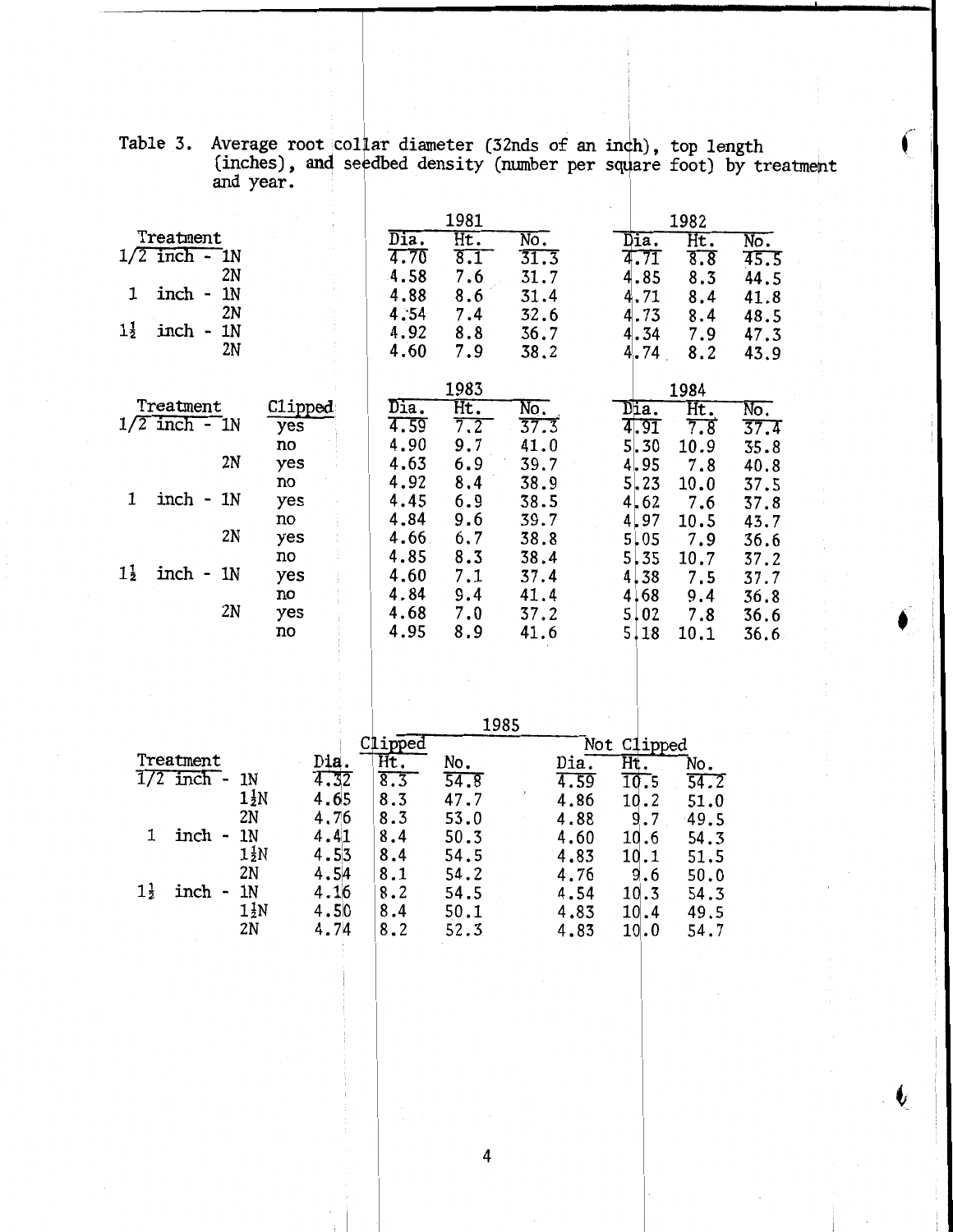

 $\mathfrak{d}$  )

 $\left( \right)$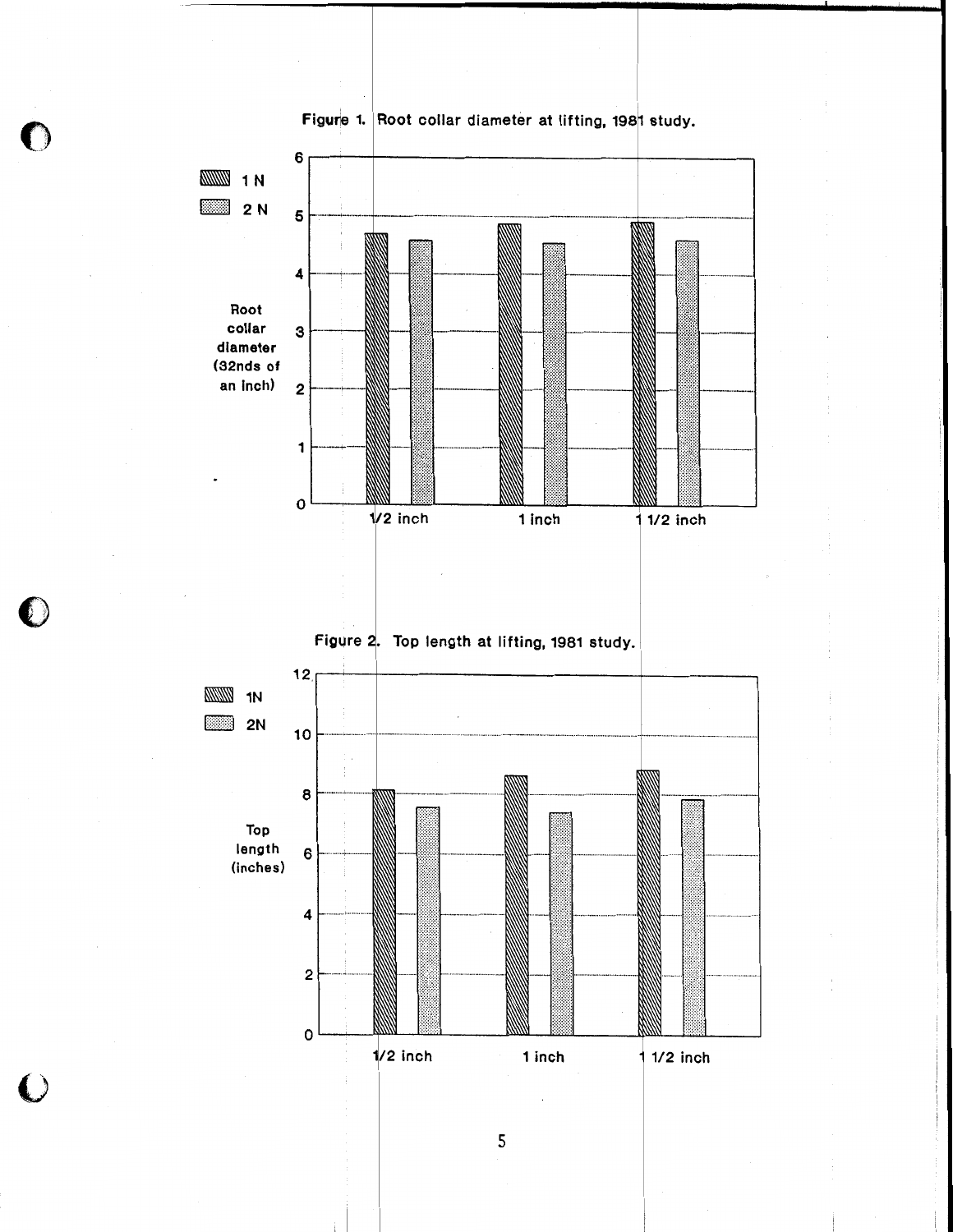

Figure 3. Root collar diameter at lifting, 1982 study.

ŧ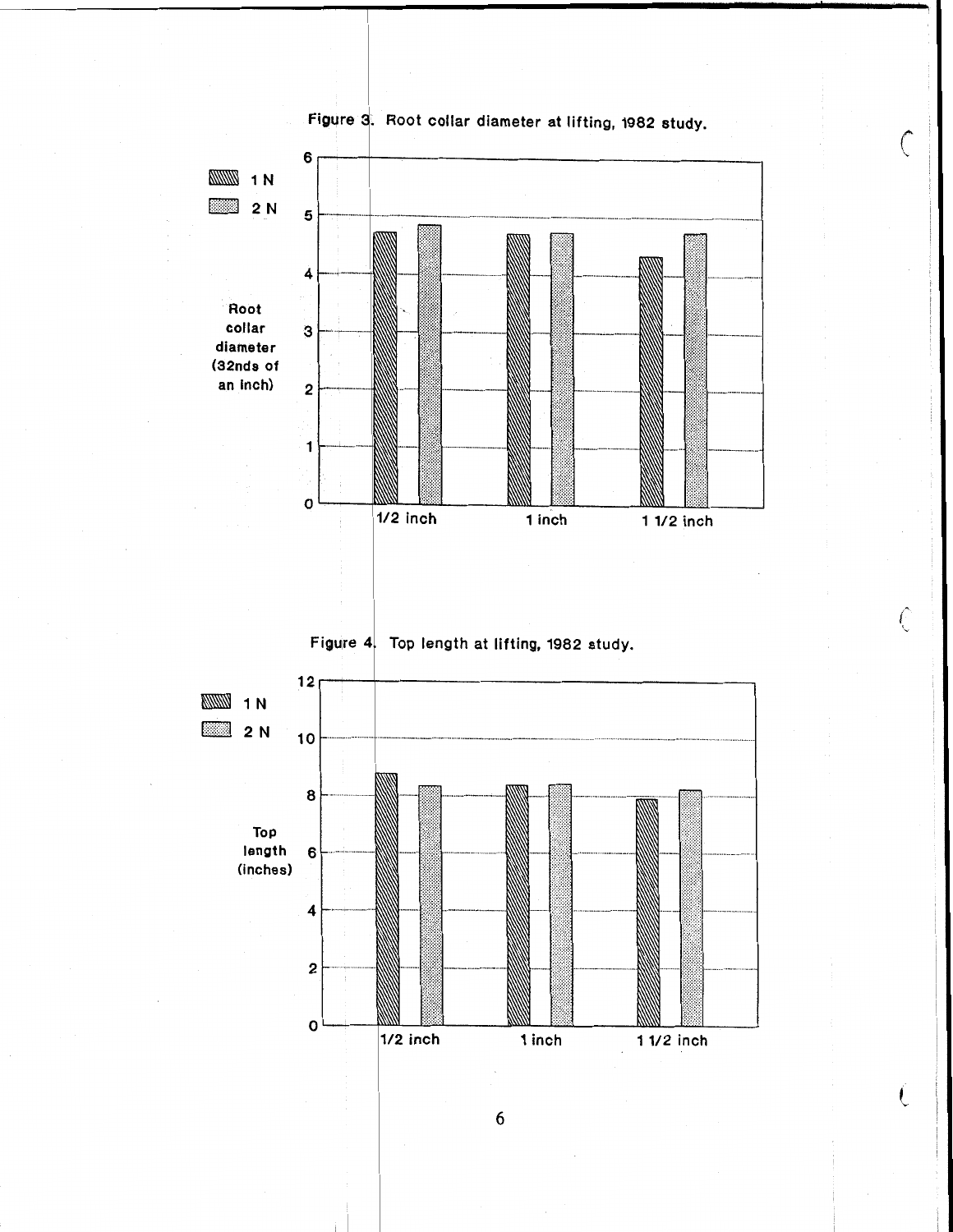



 $\overline{7}$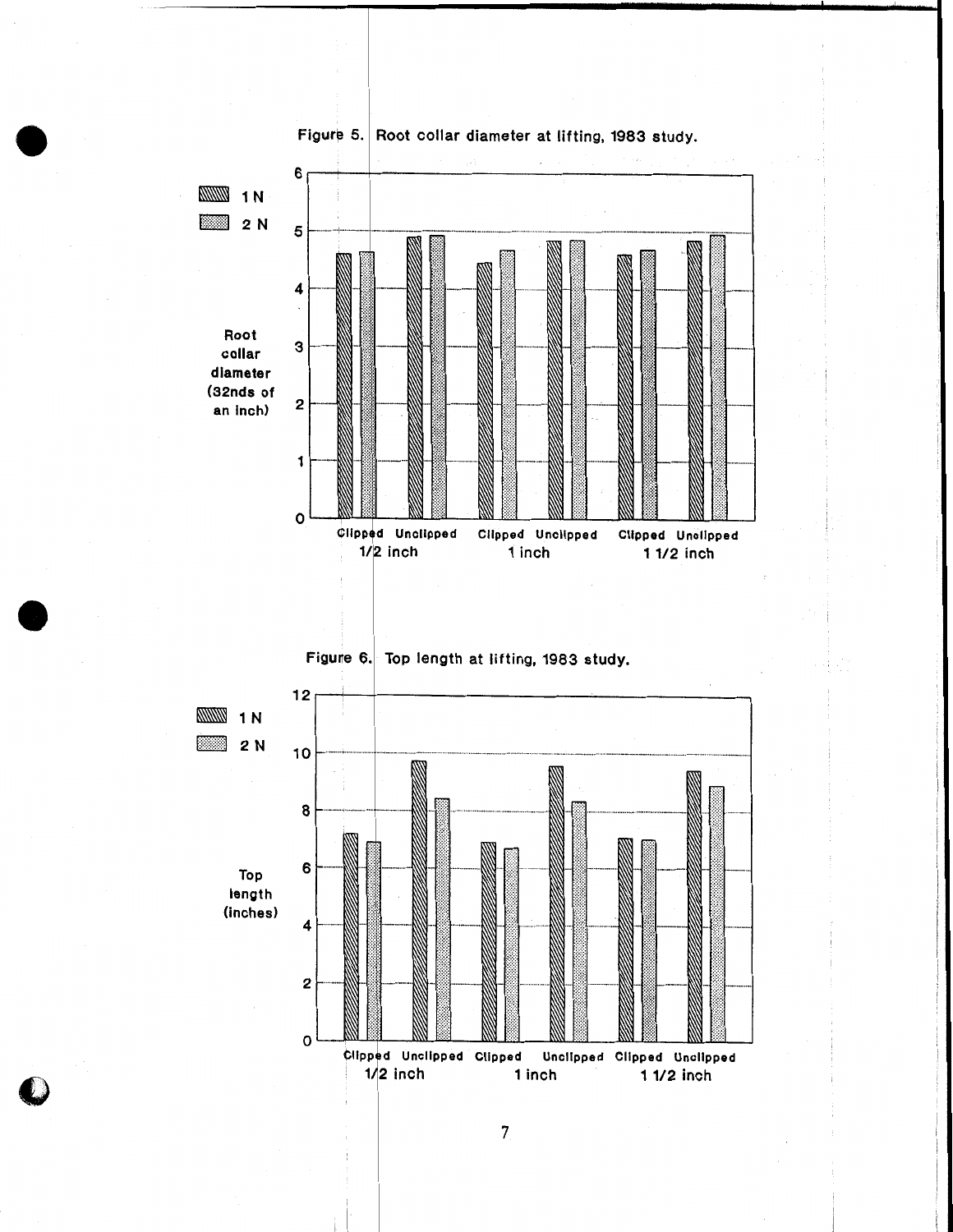





€

Ĉ

€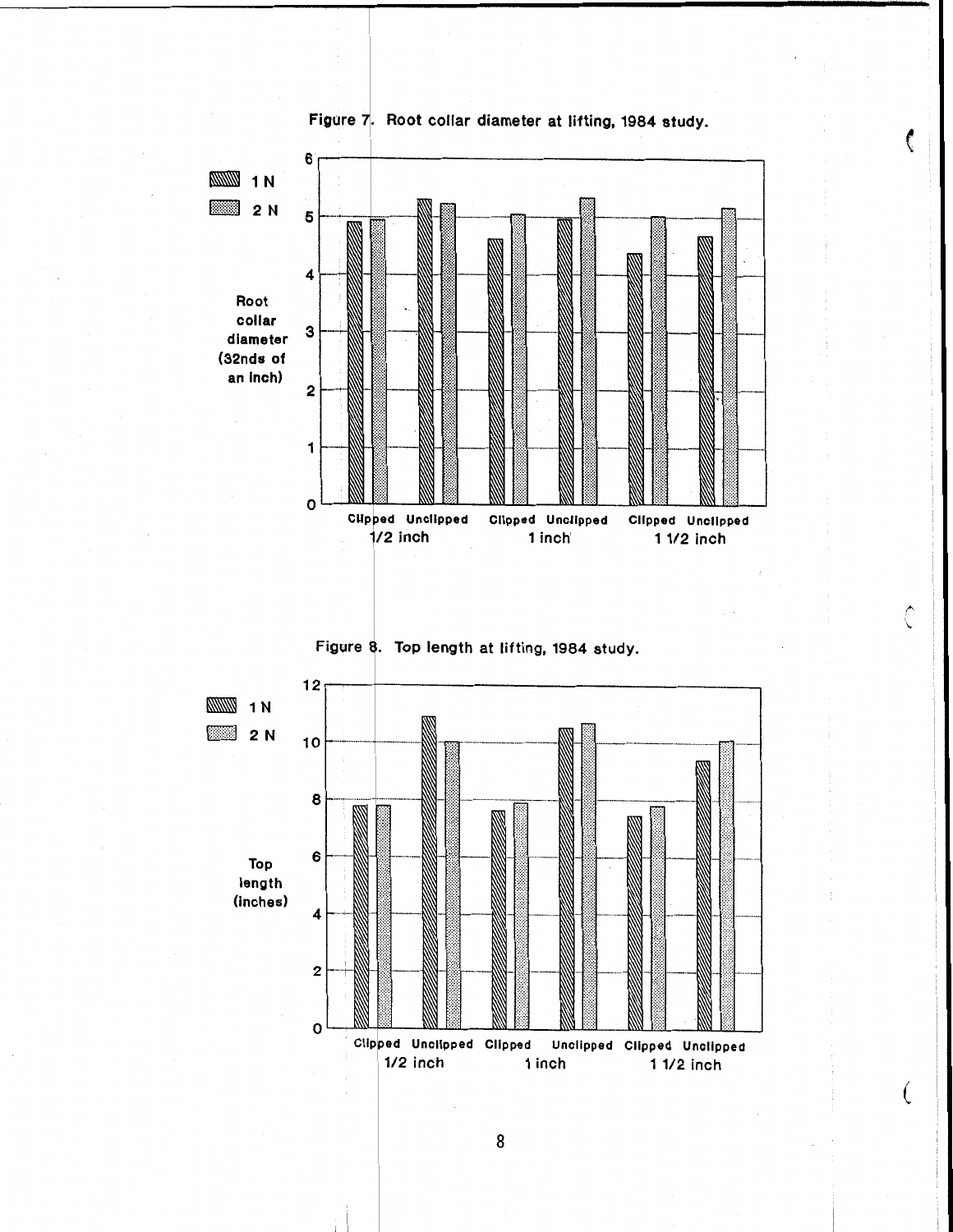

Figure 9. Root collar diameter at lifting, 1985 study.

 $\boldsymbol{9}$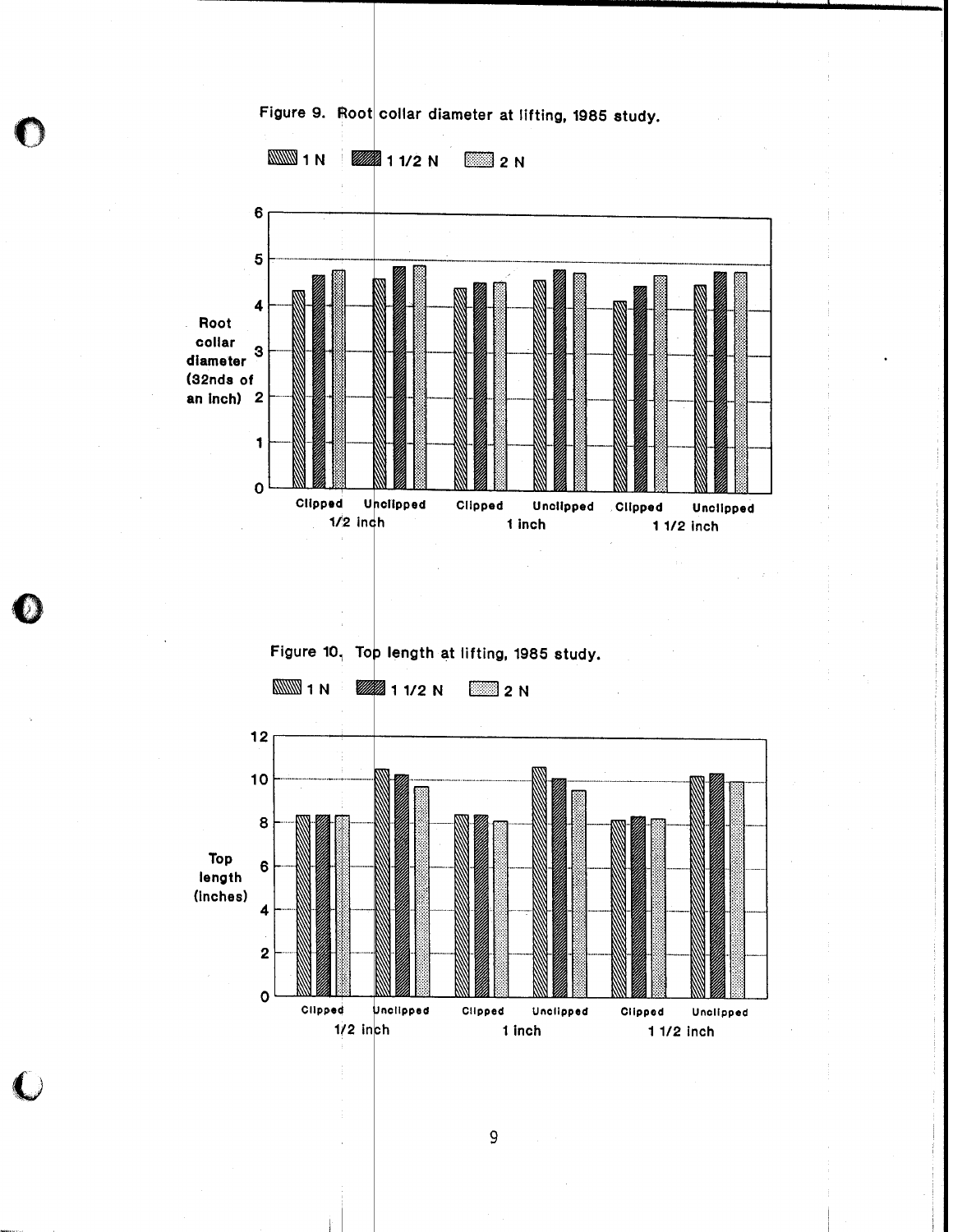|       |                          | $1a$ <sub>Ult</sub> $4$ . |              |               |              |              |              | Average surivival percent and height (in feet) at age 3, by<br>planting date, treatment, and year. |            |             |             |            |            |             |  |
|-------|--------------------------|---------------------------|--------------|---------------|--------------|--------------|--------------|----------------------------------------------------------------------------------------------------|------------|-------------|-------------|------------|------------|-------------|--|
|       |                          |                           |              |               |              |              |              |                                                                                                    |            |             |             |            |            |             |  |
|       |                          |                           |              |               |              |              |              | 1981 Study                                                                                         |            |             |             |            |            |             |  |
|       |                          |                           |              |               | Survival     |              |              |                                                                                                    |            | Height      |             |            |            |             |  |
|       | Treatment                |                           |              | 12/16         | 2/25         |              | Means        | 12/16                                                                                              |            | 2/25        | Means       |            |            |             |  |
|       |                          | $\frac{1}{2}$ inch, 1N    |              | 88.3          | 86.7         |              | 87.5         | $\overline{5.2}$                                                                                   |            | 5.3         | 5.3         |            |            |             |  |
|       |                          |                           | 2N           | 90.0          | 71.7         |              | 80.8         | 5.2                                                                                                |            | 5.2         | 5.2         |            |            |             |  |
|       |                          | $1$ inch, $1N$            |              | 95.0          | 70.0         |              | 82.5         | 5.0                                                                                                |            | 4.8         | 4.9         |            |            |             |  |
|       |                          |                           | 2N           | 91.7          | 78.0         |              | 84.8         | 5.3                                                                                                |            | 5.2         | 5.2         |            |            |             |  |
|       | $1\frac{1}{2}$ inch, 1N  |                           |              | 81.7          | 71.7         |              | 76.7         | 4.9                                                                                                |            | 4.8         | 4.8         |            |            |             |  |
|       |                          |                           | 2N           | 93.3          | 76.7         |              | 85.0         | 5.0                                                                                                |            | 4.6         | 4.8         |            |            |             |  |
|       | Means                    |                           |              | 90.0          | 75.8         |              | 82.9         | 5.1                                                                                                |            | 5.0         | 5.0         |            |            |             |  |
|       |                          |                           |              |               |              |              |              |                                                                                                    |            |             |             |            |            |             |  |
|       |                          |                           |              |               |              |              | 1982 Study   |                                                                                                    |            |             |             |            |            |             |  |
|       |                          |                           |              |               | Survival     |              |              |                                                                                                    |            | Height      |             |            |            |             |  |
|       | Treatment                |                           |              | 12/21<br>96.2 | 3/4          |              | Means        | 12/21                                                                                              |            | 3/4         | Means       |            |            |             |  |
|       |                          | $\frac{1}{2}$ inch, 1N    | 2N           | 90.0          | 92.5         |              | 94.4         | 5.6                                                                                                |            | 6.1         | 5.8         |            |            |             |  |
|       |                          | 1 inch, 1N                |              | 93.8          | 98.8<br>93.8 |              | 94.4         | 5.6                                                                                                |            | 5.8         | 5.7         |            |            |             |  |
|       |                          |                           | 2N           | 93.8          | 88.8         |              | 93.8<br>91.2 | 5.7                                                                                                |            | 5.7         | 5.7         |            |            |             |  |
|       | $1\frac{1}{2}$ inch, 1N  |                           |              | 91.2          | 93.8         |              | 92.5         | 6.0                                                                                                |            | 5.8         | 5.9         |            |            |             |  |
|       |                          |                           | 2N           | 95.0          | 96.2         |              | 95.6         | 5.6<br>5.9                                                                                         |            | 5.9<br>5.7  | 5.7         |            |            |             |  |
|       |                          |                           |              |               |              |              |              |                                                                                                    |            |             | 5.8         |            |            |             |  |
|       | Means                    |                           |              | 93.3          | 94.0         |              | 93.6         | 5.7                                                                                                |            | 5.8         | 5.8         |            |            |             |  |
|       |                          |                           |              |               |              |              |              |                                                                                                    |            |             |             |            |            |             |  |
|       |                          |                           |              |               |              |              |              | 1983 Study                                                                                         |            |             |             |            |            |             |  |
|       |                          |                           |              |               | Survival     |              |              |                                                                                                    |            |             | Height      |            |            |             |  |
|       |                          |                           |              | 12/T9         | 3/14         |              | Means        |                                                                                                    |            | 12/19       | 3/14        |            |            | Means       |  |
|       | Treatment                |                           |              | Clipped/Not   | Clipped/Not  |              |              | Clipped/Not                                                                                        |            | Clipped/Not | Clipped/Not |            |            | Clipped/Not |  |
|       | $\frac{1}{2}$ inch, $1N$ | 2N                        | 80.0         | 61.7          | 93.3         | 73.3         | 86.7         | 67.5                                                                                               | 4.2        | 4.0         | 4.6         | 4.8        | 4.4        | 4.4         |  |
|       | 1 inch, 1N               |                           | 91.3<br>76.7 | 73.3<br>51.7  | 90.0         | 78.3         | 90.7         | 75.8                                                                                               | 4.7        | 3.9         | 5.2         | 4.8        | 4.9        | 4.3         |  |
|       |                          | 2N                        | 93.3         | 78.3          | 91.7<br>95.0 | 78.3<br>95.0 | 84.2<br>94.2 | 65.0                                                                                               | 4.3        | 4.3         | 4.5         | 5.0        | 4.4        | 4.6         |  |
|       | $1\frac{1}{2}$ inch, 1N  |                           | 73.0         | 48.3          | 86.7         | 88.3         | 79.8         | 86.7<br>68.3                                                                                       | 4.2        | 4.5         | 4.4         | 4.6        | 4.3        | 4.6         |  |
|       |                          | 2N                        | 68.3         | 55.0          | 86.7         | 85.0         | 77.5         | 70.0                                                                                               | 3.9<br>4.1 | 3.6<br>4.6  | 4.6<br>4.1  | 4.4<br>4.4 | 4.2<br>4.1 | 4.0<br>4.5  |  |
| Means |                          |                           | 80.4         | 61.4          | 90.6         | 83.1         | 85.5         |                                                                                                    |            |             |             |            |            |             |  |
|       |                          |                           |              |               |              |              |              | 72.2                                                                                               | 4.2        | 4.2         | 4.6         | 4.7        | 4.4        | 4.4         |  |

Table 4. Average suriviv 1 percent and height (in feet) at age **3,** by

L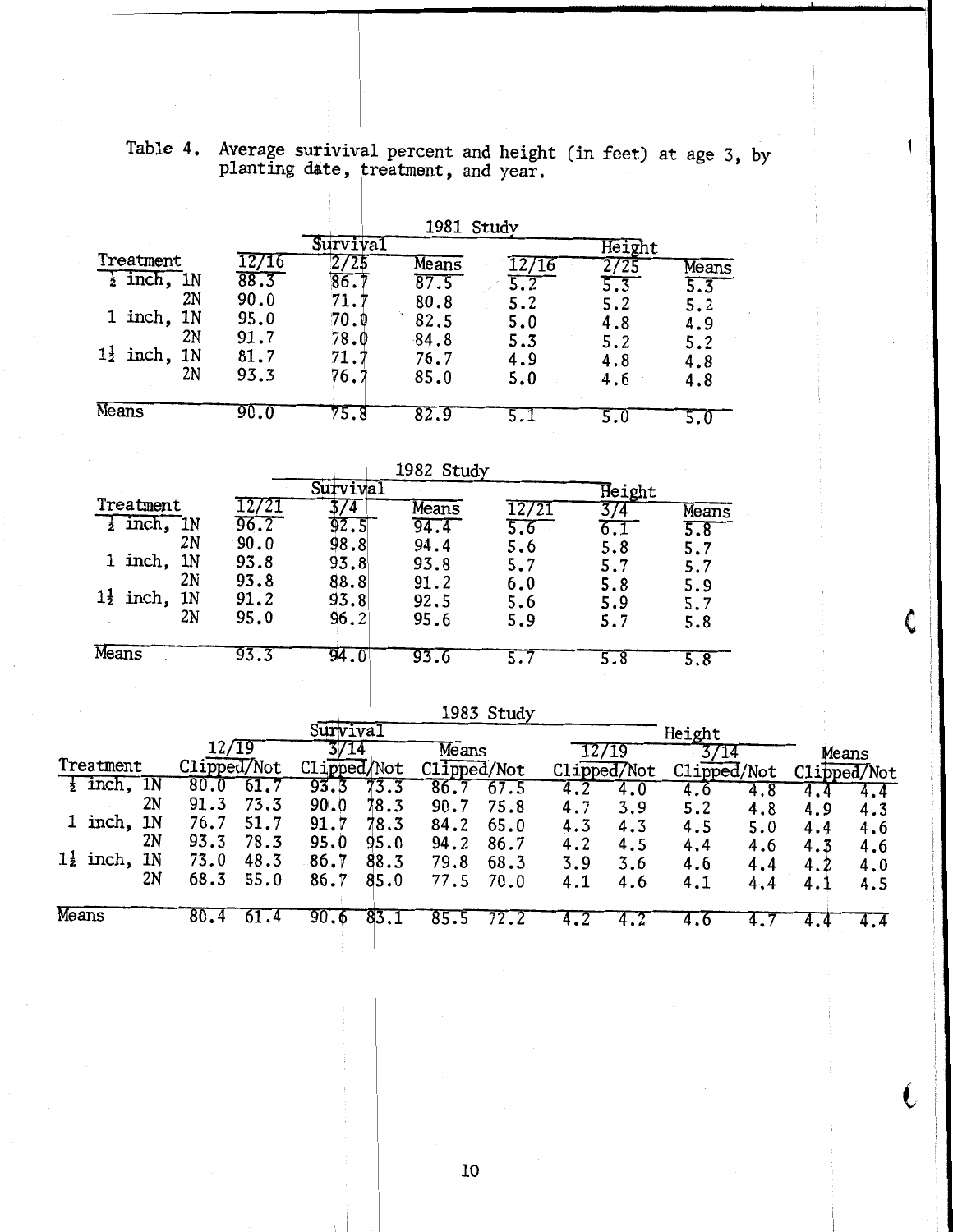Table 4. (continued)

|                              |              |              | 1984 Study   |                      |             |            |
|------------------------------|--------------|--------------|--------------|----------------------|-------------|------------|
|                              |              | Survival     |              |                      | Height      |            |
|                              |              |              | Means        | /13                  |             | Means      |
| Treatment                    | Clipped/Not  | Clipped/Not  | Clipped/Not  | Clipped/Not          | Clipped/Not | ipped/Not  |
| inch, 1N                     | 70.0         | 63.3<br>80.0 | 85.8<br>66.7 | 5.9<br>5.6           |             |            |
| 2N                           | 78.3<br>88.3 | 30.0<br>73.3 | 54.2<br>80.8 | 5.5<br>6.1           | 6.2<br>4.9  | 6.2<br>5.2 |
| 1N<br>inch,                  | 78.3<br>91.7 | 65.0<br>80.0 | 85.8<br>71.7 | 5.6<br>5.3           | 5.8<br>5.4  | 5.6<br>5.5 |
| 2N                           | 85.0<br>71.7 | 53.3<br>31.7 | 69.2<br>51.7 | 5.8<br>5.4           | 5.2<br>5.9  | 5.9<br>5.3 |
| 1N<br>$1\frac{1}{2}$<br>inch | 76.7<br>88.3 | 50.0<br>81.7 | 85.0<br>63.3 | 5.3<br>5.0           | 4.7<br>5.0  | 4.9<br>5.2 |
| 2N                           | 68.3<br>90.0 | 53.3<br>36.7 | 52.5<br>71.7 | 5.9<br>6.2           | 5.9<br>4.8  | 5.9<br>5.5 |
|                              |              |              |              |                      |             |            |
| Means                        | 89.2         | 46           | 79.          | $\cdot^{\mathrm{o}}$ |             | 5.6        |

|                               |             |      |             |      |             | 1985 Study |             |     |               |     |     |             |
|-------------------------------|-------------|------|-------------|------|-------------|------------|-------------|-----|---------------|-----|-----|-------------|
|                               |             |      | Survival    |      |             |            |             |     | Height        |     |     |             |
|                               | 12/13       |      | 3/4         |      | Means       |            |             |     | $\frac{3}{4}$ |     |     | Means       |
| Treatment                     | Clipped/Not |      | Clipped/Not |      | Clipped/Not |            | Clipped/Not |     | Clipped/Not   |     |     | Clipped/Not |
| 1N<br>inch,                   |             | 56   | 78          | 68   |             | 62.5       |             |     |               |     |     |             |
| 1½N                           | 80.0        | 55.0 | 85.0        | 61.  | 82.5        | 58.3       | 4.3         | 3.7 | 4.2           | 3.7 | 4.2 | 3.7         |
| 2N                            | 66.0        | 46.7 | 70.0        | 50.0 | 68.0        | 48.3       | 4.1         | 4.2 | 4.7           | 4.4 | 4.4 | 4.3         |
| 1N<br>1 inch,                 | 73.3        | 56.7 | 80.0        | 60.0 | 76.7        | 58.3       | 4.1         | 3.2 | 4.3           | 3.8 | 4.2 | 3.5         |
| 1½N                           | 78.3        | 51.7 | 83.3        | 71.7 | 80.8        | 61.7       | 4.3         | 3.9 | 4.3           | 3.6 | 4.3 | 3.8         |
| 2N                            | 80.0        | 51.7 | 75.0        | 70.0 | 77.5        | 60.8       | 4.1         | 4.5 | 4.0           | 4.4 | 4.0 | 4.4         |
| 1 <sub>N</sub><br>11<br>inch, | 88.3        | 56.7 | 68.3        | 65.0 | 78.3        | 60.8       | 3.9         | 4.0 | 4.0           | 4.0 | 3.9 | 4.0         |
| 1 ZN                          | 80.0        | 51.0 | 76.7        | 66.7 | 78.3        | 58.8       | 4.1         | 3.8 | 4.4           | 3.7 | 4.3 | 3.7         |
| 2N                            | 76.7        | 55.0 | 78.3        | 51.7 | 77.5        | 53.3       | 3.9.        | 3.5 | 4.2           | 4.0 | 4.0 | 3.8         |
| Means                         | 76.4        | 53.4 |             | 62.8 | 76.8        | 58.1       | 4.U         | 3.8 |               | 3.9 |     | 3.9         |
|                               |             |      |             |      |             |            |             |     |               |     |     |             |

 $41 - 39$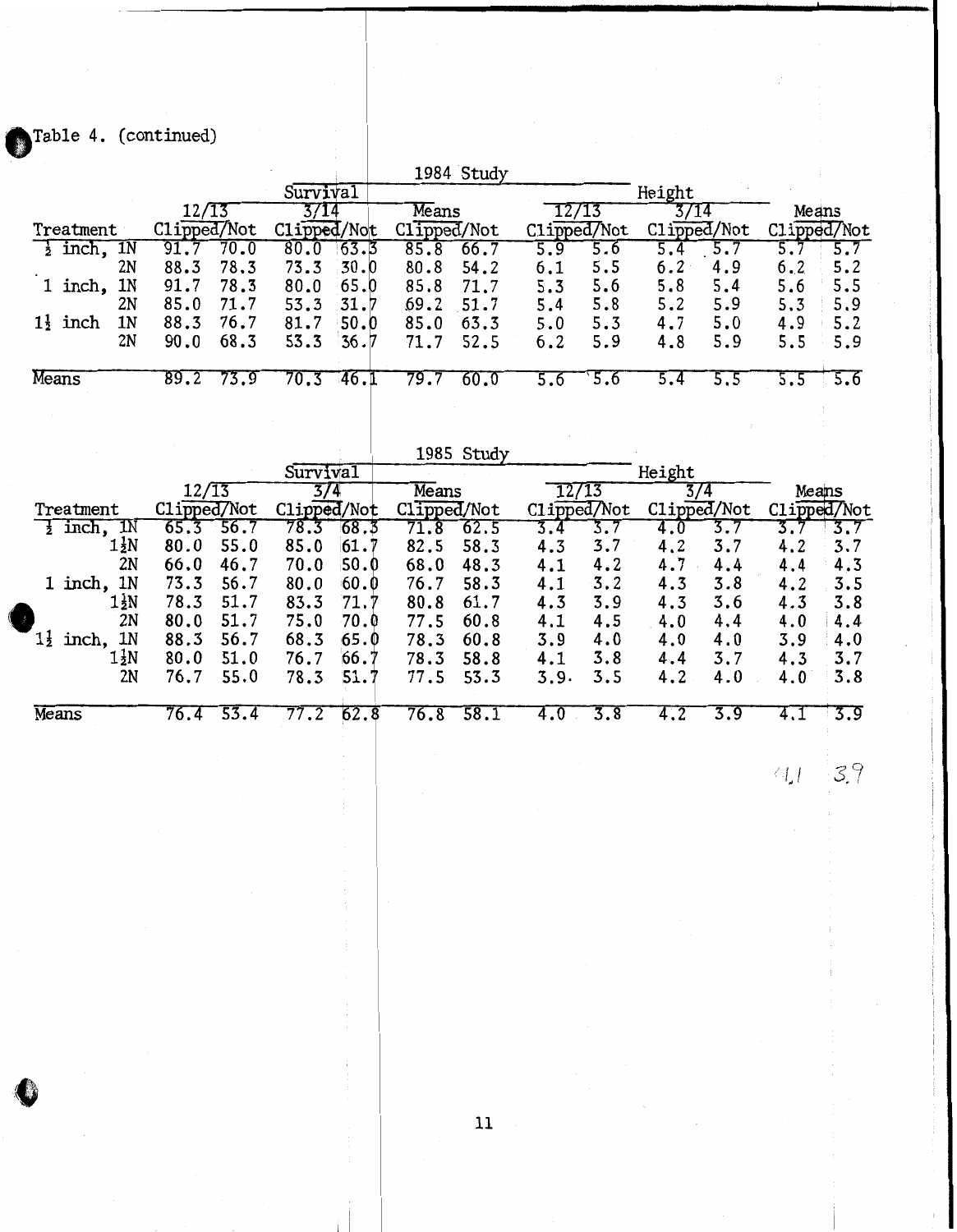

€



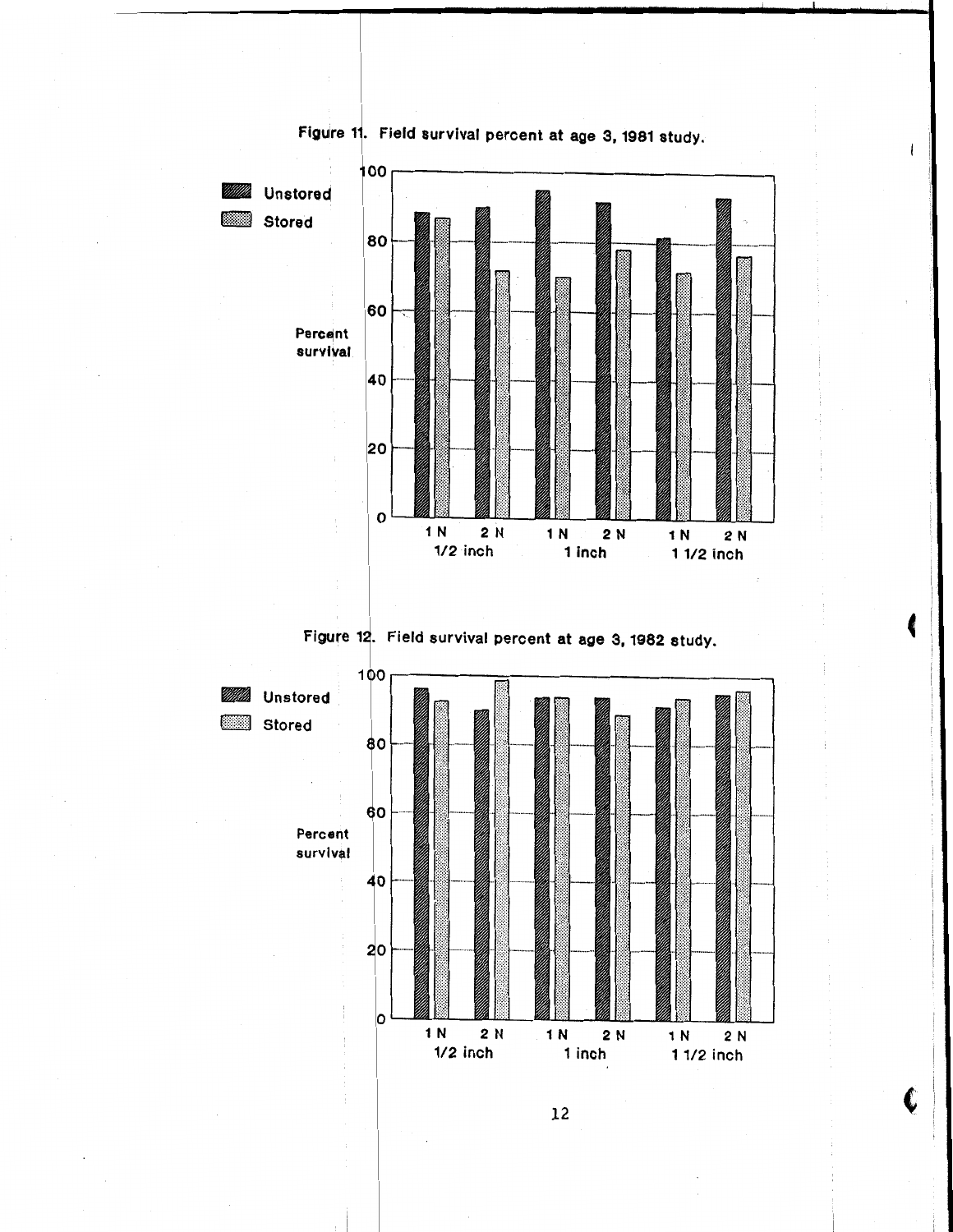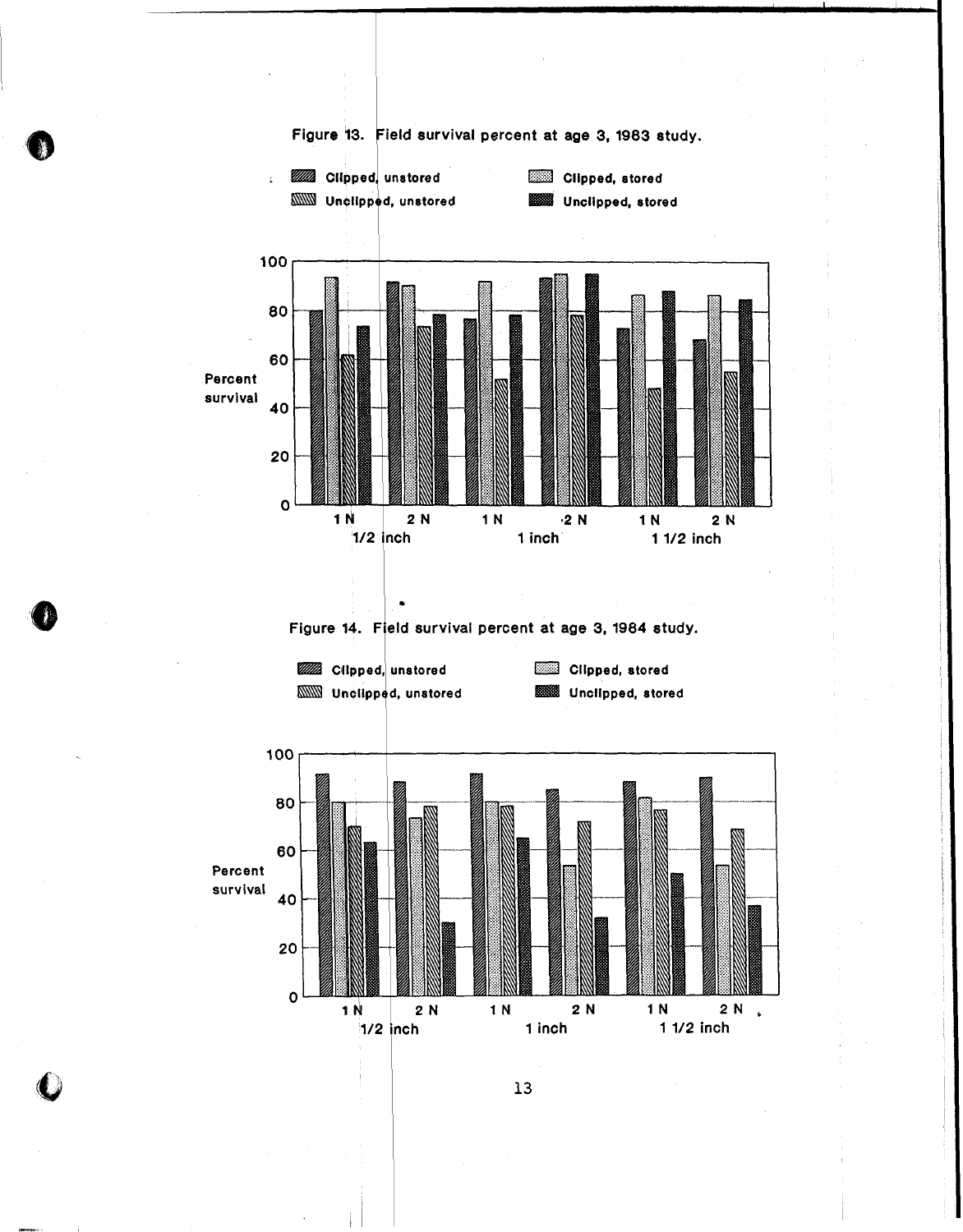

 $\bullet$ 

♦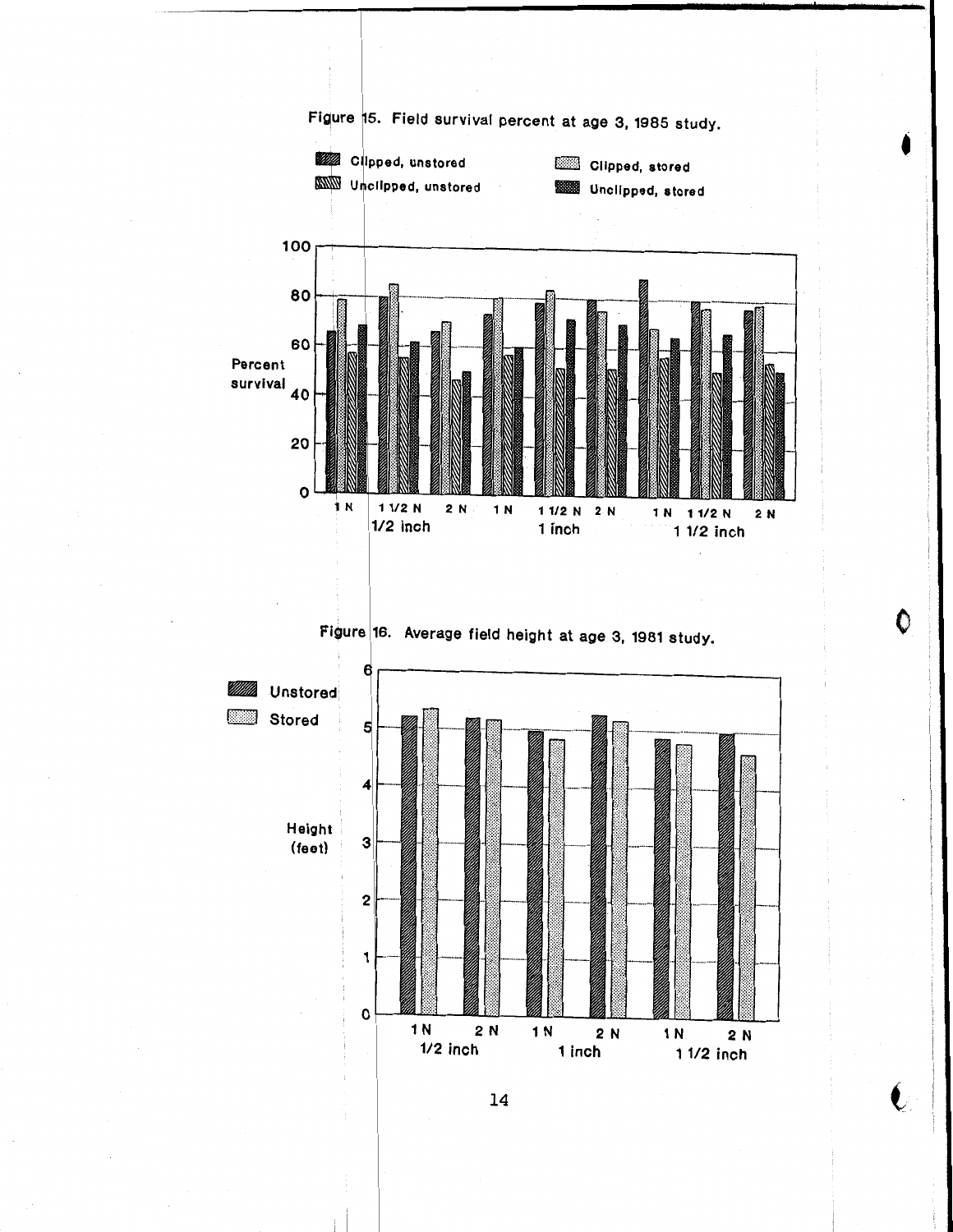

**Figure 17. Ave age field height at age 3, 1982 study.**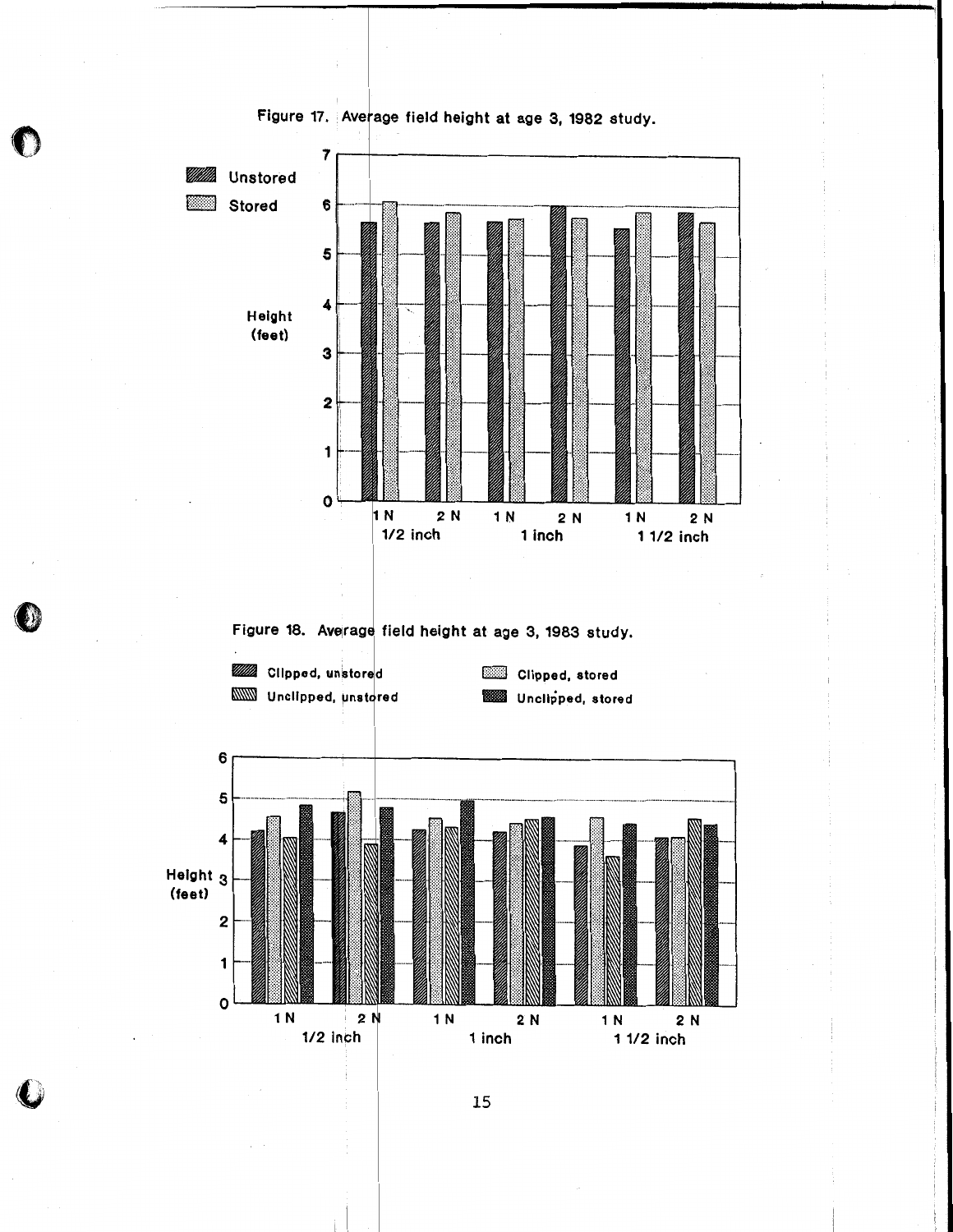

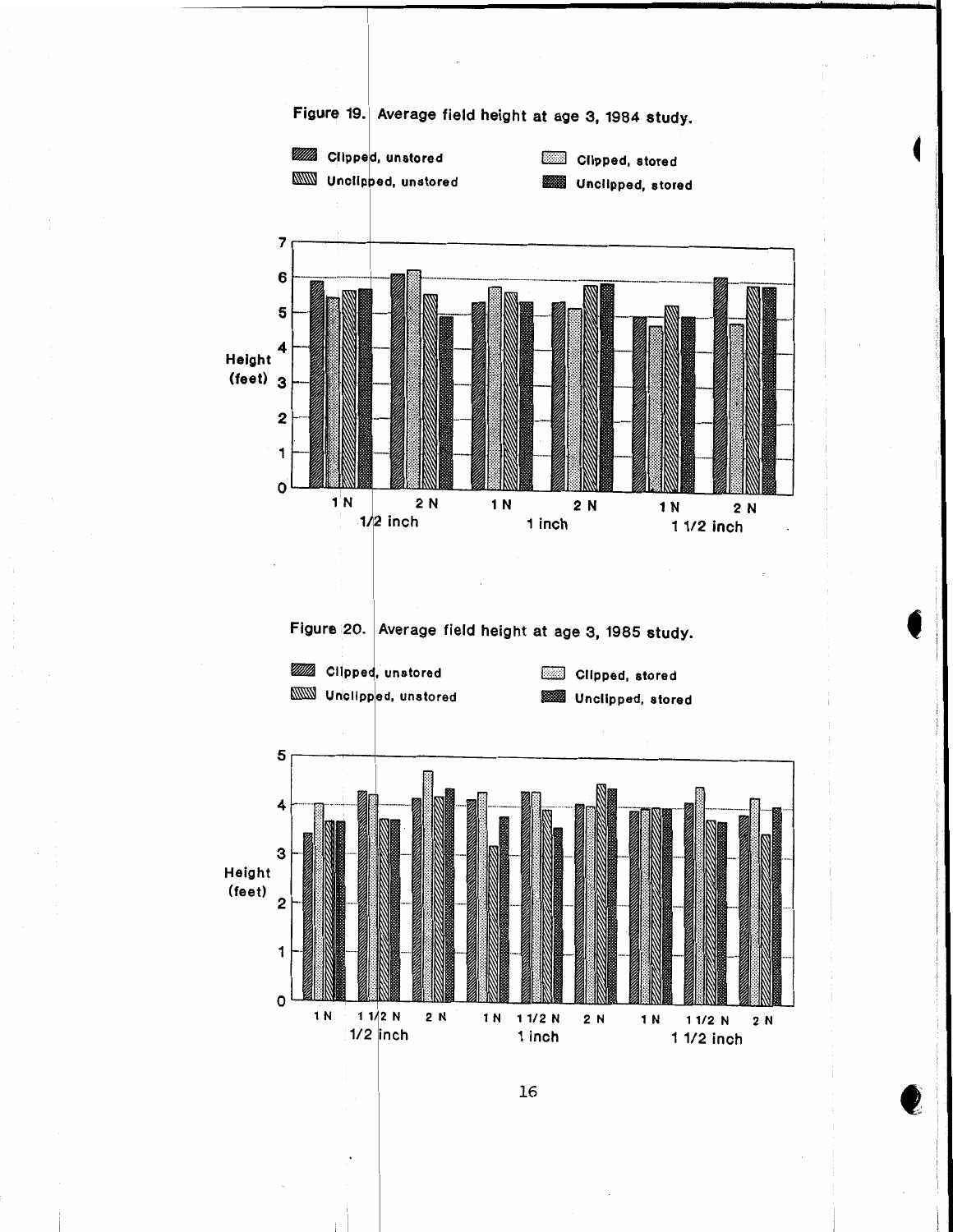Table 5. Average height at age 3 by sawdust and nitrogen rate, for top-<br>clipped seedlings.

| Sawdust             |        |                       | 81 82 83 |  | $ 84 $ 85           | Means                     |  | 81 82 83 84 85                |                                   | Means                     |
|---------------------|--------|-----------------------|----------|--|---------------------|---------------------------|--|-------------------------------|-----------------------------------|---------------------------|
| $\frac{1}{2}$ inch  |        |                       |          |  |                     | $5.2$ 5.6 4.2 5.9 3.4 4.9 |  |                               |                                   | $5.2$ 5.6 4.7 6.1 4.1 5.1 |
|                     | 1 inch | $5.0$ 5.7 4.3 5.3 4.1 |          |  |                     | 4.9                       |  |                               | $5.3 \t 6.0 \t 4.2 \t 5.4 \t 4.1$ | $5.0^\circ$               |
| $1\frac{1}{2}$ inch |        |                       |          |  | 4.9 5.6 3.9 5.0 3.9 | 4.7                       |  | $5.0$ $5.9$ $4.1$ $6.2$ $3.9$ |                                   | 5.0                       |

Clipped and Planted in December

Clipped nd Planted in February or March

| Sawdust             |                     | 81 82 83 84         | $-85$                         | Means |  | 81 82 83 84 85                |  | Means                               |
|---------------------|---------------------|---------------------|-------------------------------|-------|--|-------------------------------|--|-------------------------------------|
| $\frac{1}{2}$ inch  |                     |                     | $5.3 \t6.1 \t4.6 \t5.4 \t4.0$ | 5.1   |  |                               |  | $5.2$ $5.8$ $5.2$ $6.2$ $4.7$ $5.4$ |
| 1 inch              | 4.8 5.7 4.5 5.8 4.3 |                     |                               | 5.0   |  | $5.2$ $5.8$ $4.4$ $5.2$ $4.0$ |  | 4.9                                 |
| $1\frac{1}{2}$ inch |                     | 4.8 5.9 4.6 4.7 4.0 |                               | 4.8   |  | 4.6 5.7 4.1 4.8 4.2           |  | 4.7                                 |

Top-clipping, which was added as a treatment in 1983, consistently and significantly improved survival. For our operational sawdust and nitrogen rates ( $\frac{1}{2}$  inch of sawdust and 1N nitrogen) the improvement was 18.3, 21.7, and 8.6 for December planting in  $1983$ , 1984 and 1985 respectively, and 20.0, 16.7, and 10.0 for seedlings stored until March.

Analyses of variance were performed on the age 3 data, for both survival and height. Survival percents were transformed to arc sine percent. Results of these analyses are presented in Table 6.

#### CONCLUSIONS

From these studies **we** decided that our present sawdust and nitrogen rates  $(\frac{1}{2}$  inch, 1N) are as good as heavier rates. However, these studies suggest that if we wanted to quickly increase organic matter levels at the same time seedlings are being grown, that sawdust rates of 1 and  $1\frac{1}{2}$  inches could be used, as long as additional nitrogen is added.

The heavy nitrogen rates have not helped seedling performance, but they have not hurt either (except for stored seedlings in 1984). We now feel much safer about making an extra application of nitrogen if we see chlorosis developing. Our rule is "if in doubt, put on more nitrogen".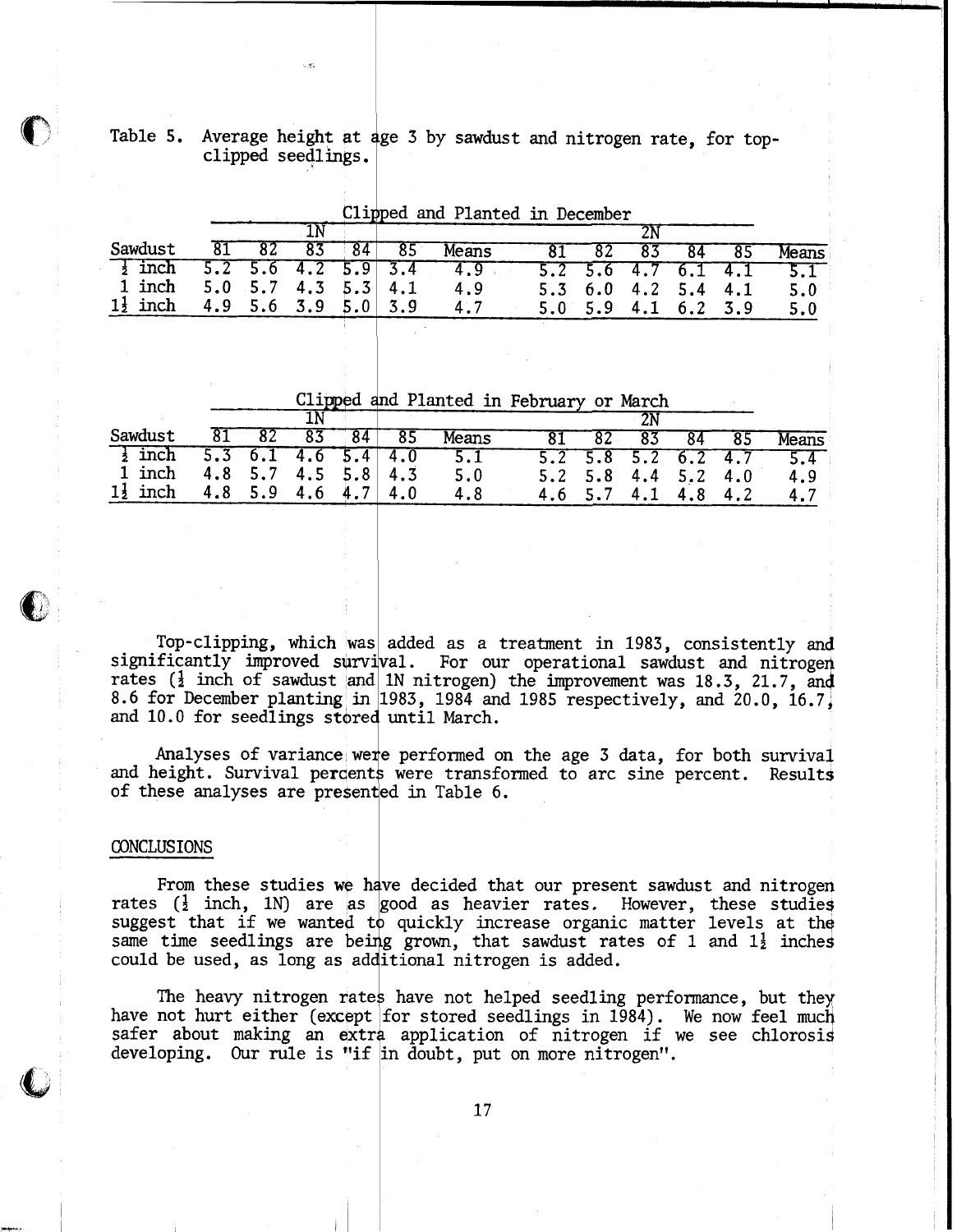Table 6. Analyses of variance for age 3 measurements.

|                                                                                                      |                               |                                                                | 1981 Study                                                             |                                                   |                                                             |                                                |                                               |  |
|------------------------------------------------------------------------------------------------------|-------------------------------|----------------------------------------------------------------|------------------------------------------------------------------------|---------------------------------------------------|-------------------------------------------------------------|------------------------------------------------|-----------------------------------------------|--|
| Source<br>Treatments                                                                                 | d.f.<br>$\overline{\rm 11}^-$ | <b>MS</b><br>180.48                                            | Survival<br>F.<br>2.93                                                 | Prob.<br>.015                                     | MS<br>.1474                                                 | Height<br>. 72                                 | Prob.<br>.70 <sub>1</sub>                     |  |
| Sawdust (Sw)<br>Nitrogen<br>(N)<br>Storage (St)<br>$Sw \times N$<br>Sw x St<br>N x St<br>Sw x N x St | 2<br>2<br>2<br>1<br>2         | 48.25<br>38.30<br>1,383.47<br>78.55<br>48.86<br>55.13<br>78.52 | .78<br>$\ddot{\phantom{0}}$ .62<br>22.44<br>1.27<br>.79<br>.89<br>1.27 | .47<br>$-44$<br>.0001<br>.30<br>.47<br>.35<br>.30 | .5001<br>.0355<br>.0890<br>.1493<br>.0616<br>.0406<br>.0172 | 2.46<br>.17<br>.44<br>.73<br>.30<br>.20<br>.08 | .11<br>.68<br>.52<br>.49<br>.74<br>.66<br>.92 |  |
| Reps<br>Error                                                                                        | 2<br>22                       | 117.28<br>61.64                                                | 1.90                                                                   | $\cdot$ .17                                       | .1565<br>.2036                                              | .77                                            | .48                                           |  |

## <u>1982 Study</u>

| Source<br>Treatments                                                                | d.f.<br>$\overline{\rm 11}^-$ | MS<br>60.88                                                 | Survival<br>$\overline{\mathrm{F}}$<br>.83     | Prob.<br>.61                                  | MS<br>.098                                           | Height<br>1.16                                   | Prob.<br>.35                                       |
|-------------------------------------------------------------------------------------|-------------------------------|-------------------------------------------------------------|------------------------------------------------|-----------------------------------------------|------------------------------------------------------|--------------------------------------------------|----------------------------------------------------|
| Sawdust<br>Nitrogen<br>Storage<br>$Sw \times N$<br>Sw x St<br>N x St<br>Sw x N x St | 2<br>2<br>2<br>1<br>2         | 36.43<br>33.97<br>3.88<br>40.04<br>49.00<br>38.48<br>171.20 | .50<br>.46<br>.05<br>.55<br>.67<br>.53<br>2.34 | .61<br>.50<br>.82<br>.58<br>.52<br>.47<br>.11 | .011<br>.025<br>.109<br>.081<br>.169<br>.369<br>.027 | .13<br>.29<br>1.29<br>.95<br>1.99<br>4.35<br>.32 | .88<br>.59<br>.26<br>.40<br>.15<br>$\frac{04}{73}$ |
| Reps<br>Error                                                                       | 3<br>33                       | 392.94<br>73.15                                             | 5.37                                           | .004                                          | 2.329<br>.085                                        | 27.41                                            | .000000004                                         |

0

 $18\,$